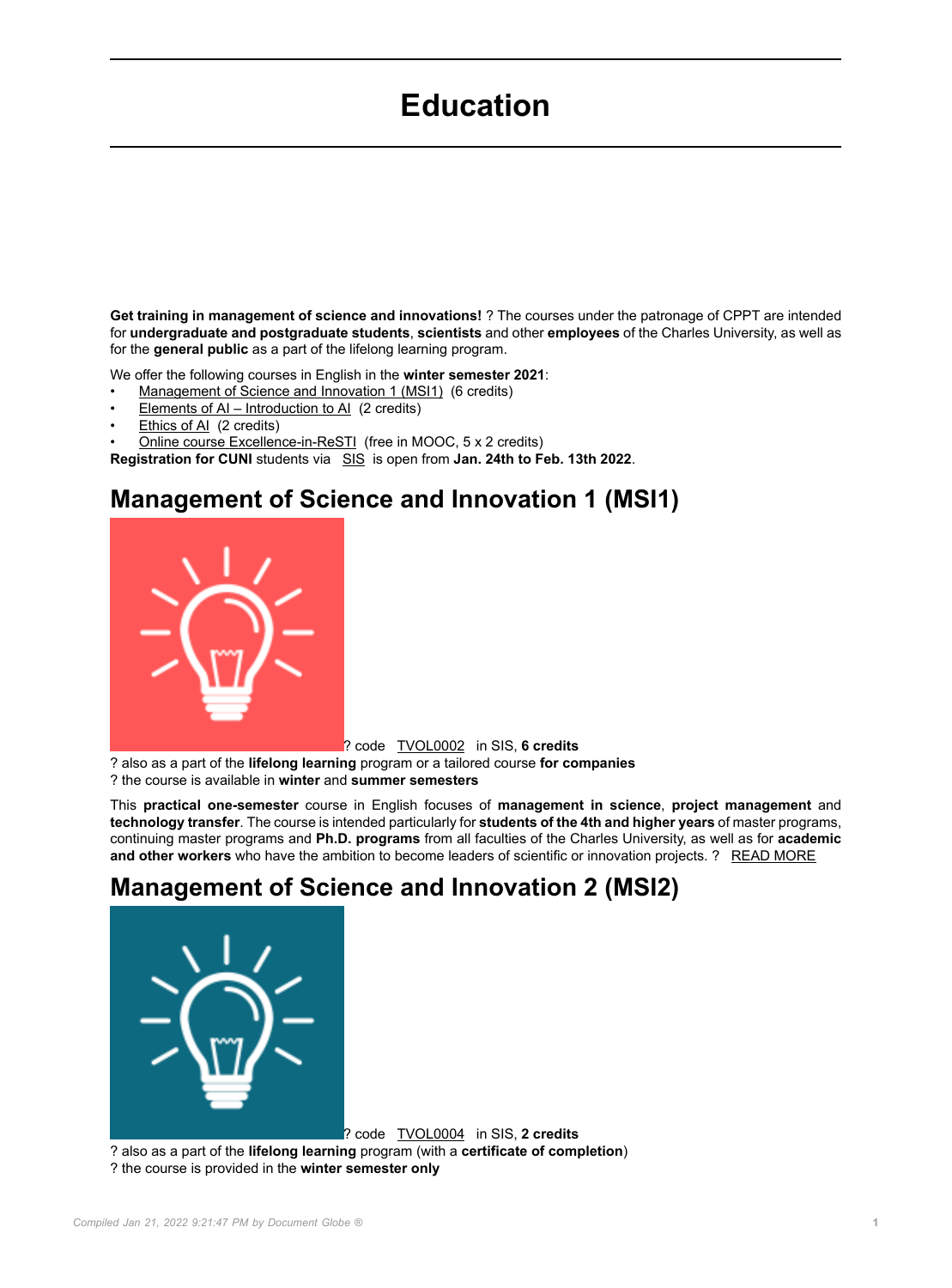The course is a follow-up to MSI1. It is in the form of a **series of meetings with professionals** from practice and it will help you **deepen your knowledge** and move forward in project management in science and innovations. The meetings are conducted in English. ? [READ MORE](https://cppt.cuni.cz/CPPTNEN-84.html)

### **Management of Science and Innovation 3 (MSI3)**



? put your scientific or innovation project into practice

#### ? **virtual business incubator of the Charles University**

? the course is conducted on a running basis - [send us a message](mailto:msi@ruk.cuni.cz)

The course MSI3 uses the forms of **individual training**, **couching and mentoring** provided by **professionals** from relevant fields of business and industry. It is intended **for students and employees** of the Charles University who are planning to **start their own business** based on the latest scientific knowledge. ? [READ MORE](https://cppt.cuni.cz/CPPTNEN-85.html)

## **Innovation Lab**



? code [TVOL0006](https://is.cuni.cz/studium/predmety/index.php?do=predmet&kod=TVOL0006) , **6 credits**

? the course takes place in winter and summer semester in [Kampus Hybernská](https://www.kampushybernska.cz/) (or online)

? the course is in Czech

The **practical project seminar** is intended for all students of Charles University. In the Innovation Lab you will experience the process of creating a new service or product from idea to implementation - you will try teamwork, creating a business plan that you will test with real customers. And maybe the project will succeed in bringing to life. The guarantor of the course is [Jan Veselý](https://www.linkedin.com/in/janvesely/) . [? MORE](https://cppt.cuni.cz/CPPTNEN-89.html)

## **Elements of AI – Introduction to AI**



? code [TVOL0007](https://is.cuni.cz/studium/predmety/index.php?do=predmet&kod=TVOL0007) , **2 credits** ? online course available also for non registred students and public on [www.elementsofai.com](https://www.elementsofai.com/)

*Compiled Jan 21, 2022 9:21:47 PM by Document Globe ®* **2**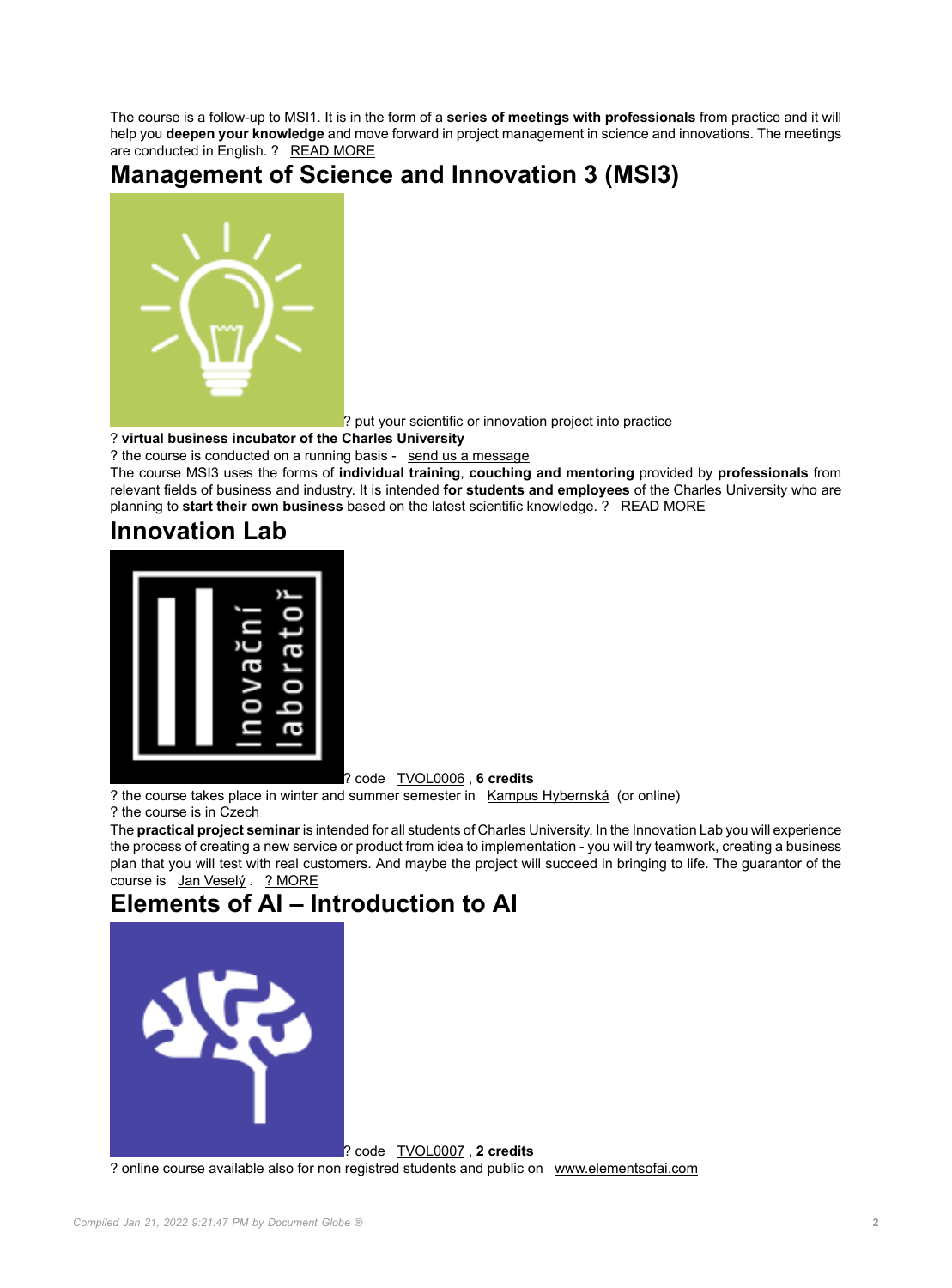What is **artificial intelligence** (AI)? How does it impact our lives? And what are its possibilities? In cooperation with [prg.ai](https://prg.ai/) , we offer you an **online introduction course** on the topic of AI without a need of solid mathematics and IT background. The online course has been prepared by the University of Helsinki. CUNI students will be able to complete it in both English or Czech versions. [? MORE](https://is.cuni.cz/studium/predmety/index.php?do=predmet&kod=TVOL0007)

## **Ethics of AI**



? code [TVOL0017](https://is.cuni.cz/studium/predmety/index.php?do=predmet&kod=TVOL0017) , **2 credits**

? online course available also for non registred students and public on [ethics-of-ai.mooc.fi/](https://ethics-of-ai.mooc.fi/)

What does **AI ethics means**? What can and can't be done **to develop AI in an ethically sustainable way**? How to **start thinking about AI** from an ethical point of view? These and other questions are answered in a **free online course in English** developed by the University of Helsinki. The course is aimed at anyone interested in the ethical aspects of AI. [? MORE](https://cppt.cuni.cz/CPPTN-506.html)

#### **Online course Excellence-in-ReSTI**



? **ReSTI** = **Re**search, **S**ocial and **T**echnological **I**nnovation Project Management

? CU students registred via SIS can get **2 credits** for compleating each of [5 modules in this course](https://cppt.cuni.cz/CPPTNEN-86.html#2) ? online course available also for non registred students and public [on the platform MOOC](https://mooc.cuni.cz/course/view.php?id=24) .

The course will present to you **topics** that are **critical for management of projects** focusing on **research, social and technological innovations**; you will become familiar with **EU policies**, as well as with topics associated with **projects of social innovations**, **funding**, **IPR** or **marketing and communication**. ? [READ MORE](https://cppt.cuni.cz/CPPTNEN-86.html)

## **World of Farmaceutical Industry**



? code [TVOL0005](https://is.cuni.cz/studium/eng/predmety/index.php?do=predmet&kod=TVOL0005) in SIS, **2 credits**